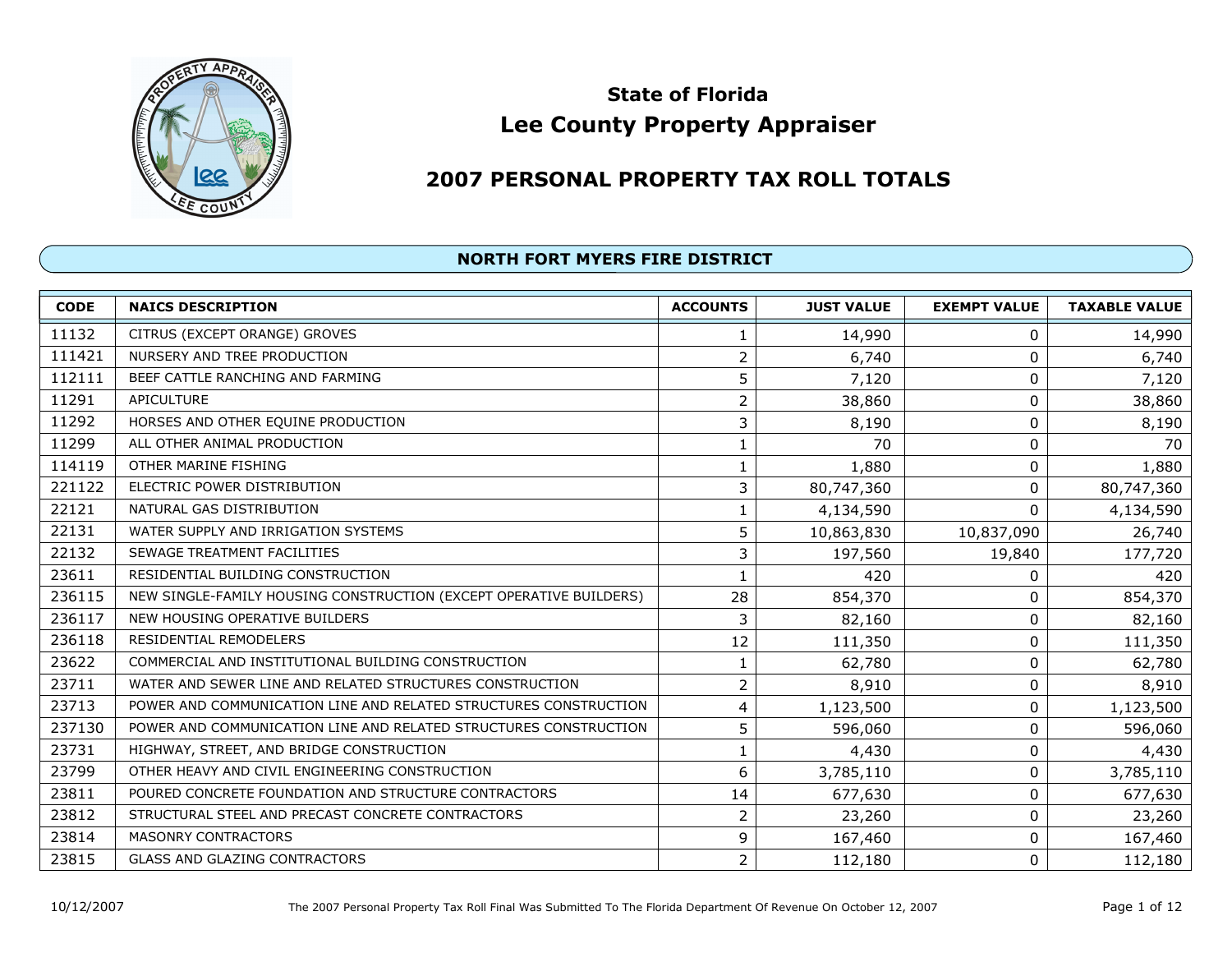| <b>CODE</b> | <b>NAICS DESCRIPTION</b>                                                     | <b>ACCOUNTS</b> | <b>JUST VALUE</b> | <b>EXEMPT VALUE</b> | <b>TAXABLE VALUE</b> |
|-------------|------------------------------------------------------------------------------|-----------------|-------------------|---------------------|----------------------|
| 23816       | <b>ROOFING CONTRACTORS</b>                                                   | 10              | 125,770           | 0                   | 125,770              |
| 23817       | SIDING CONTRACTORS                                                           | 8               | 17,820            | 0                   | 17,820               |
| 23819       | OTHER FOUNDATION, STRUCTURE, AND BUILDING EXTERIOR CONTRACTORS               | 8               | 290,920           | 0                   | 290,920              |
| 23821       | ELECTRICAL CONTRACTORS                                                       | 13              | 279,710           | 0                   | 279,710              |
| 23822       | PLUMBING, HEATING, AND AIR-CONDITIONING CONTRACTORS                          | 20              | 334,350           | $\mathbf 0$         | 334,350              |
| 23829       | OTHER BUILDING EQUIPMENT CONTRACTORS                                         | 6               | 133,770           | 0                   | 133,770              |
| 23831       | DRYWALL AND INSULATION CONTRACTORS                                           | 8               | 60,000            | 0                   | 60,000               |
| 23832       | PAINTING AND WALL COVERING CONTRACTORS                                       | 17              | 121,920           | $\mathbf 0$         | 121,920              |
| 23833       | <b>FLOORING CONTRACTORS</b>                                                  | 18              | 78,920            | $\mathbf 0$         | 78,920               |
| 238330      | <b>FLOORING CONTRACTORS</b>                                                  | 1               | 1,370             | $\mathbf 0$         | 1,370                |
| 23834       | TILE AND TERRAZZO CONTRACTORS                                                | 3               | 8,420             | $\mathbf 0$         | 8,420                |
| 23835       | FINISH CARPENTRY CONTRACTORS                                                 | 9               | 883,130           | $\mathbf 0$         | 883,130              |
| 23839       | OTHER BUILDING FINISHING CONTRACTORS                                         | 12              | 148,000           | 0                   | 148,000              |
| 23891       | SITE PREPARATION CONTRACTORS                                                 | 22              | 3,025,140         | $\mathbf 0$         | 3,025,140            |
| 23899       | ALL OTHER SPECIALTY TRADE CONTRACTORS                                        | 39              | 1,066,150         | 0                   | 1,066,150            |
| 238990      | ALL OTHER SPECIALTY TRADE CONTRACTORS                                        | 3               | 222,040           | $\mathbf 0$         | 222,040              |
| 314912      | CANVAS AND RELATED PRODUCT MILLS                                             | 1               | 57,550            | $\mathbf 0$         | 57,550               |
| 321912      | CUT STOCK, RESAWING LUMBER, AND PLANING                                      | $\mathbf{1}$    | 3,500             | $\pmb{0}$           | 3,500                |
| 321999      | ALL OTHER MISCELLANEOUS WOOD PRODUCT MANUFACTURING                           | $\mathbf{1}$    | 8,840             | $\mathbf 0$         | 8,840                |
| 323113      | COMMERCIAL SCREEN PRINTING                                                   | 3               | 25,760            | 0                   | 25,760               |
| 323119      | OTHER COMMERCIAL PRINTING                                                    | $\overline{2}$  | 64,580            | $\mathbf 0$         | 64,580               |
| 326199      | ALL OTHER PLASTICS PRODUCT MANUFACTURING                                     | 1               | 57,710            | $\mathbf 0$         | 57,710               |
| 327112      | VITREOUS CHINA, FINE EARTHENWARE, AND OTHER POTTERY PRODUCT<br>MANUFACTURING | 1               | 5,980             | 0                   | 5,980                |
| 327215      | GLASS PRODUCT MANUFACTURING MADE OF PURCHASED GLASS                          | 1               | 1,340             | $\pmb{0}$           | 1,340                |
| 32739       | OTHER CONCRETE PRODUCT MANUFACTURING                                         | $\mathbf{1}$    | 6,160             | $\pmb{0}$           | 6,160                |
| 332618      | OTHER FABRICATED WIRE PRODUCT MANUFACTURING                                  | 1               | 373,050           | $\mathbf 0$         | 373,050              |
| 33271       | MACHINE SHOPS                                                                | 1               | 266,200           | $\mathbf 0$         | 266,200              |
| 33299       | ALL OTHER FABRICATED METAL PRODUCT MANUFACTURING                             | 1               | 1,180             | 0                   | 1,180                |
| 334510      | ELECTROMEDICAL AND ELECTROTHERAPEUTIC APPARATUS MANUFACTURING                | 1               | 35,220            | 0                   | 35,220               |
| 336612      | <b>BOAT BUILDING</b>                                                         | 3               | 422,920           | $\mathbf 0$         | 422,920              |
| 33711       | WOOD KITCHEN CABINET AND COUNTERTOP MANUFACTURING                            | 3               | 369,650           | 0                   | 369,650              |
| 33995       | <b>SIGN MANUFACTURING</b>                                                    | $\overline{2}$  | 33,500            | 0                   | 33,500               |
| 33999       | ALL OTHER MISCELLANEOUS MANUFACTURING                                        | $\mathbf{1}$    | 57,610            | 0                   | 57,610               |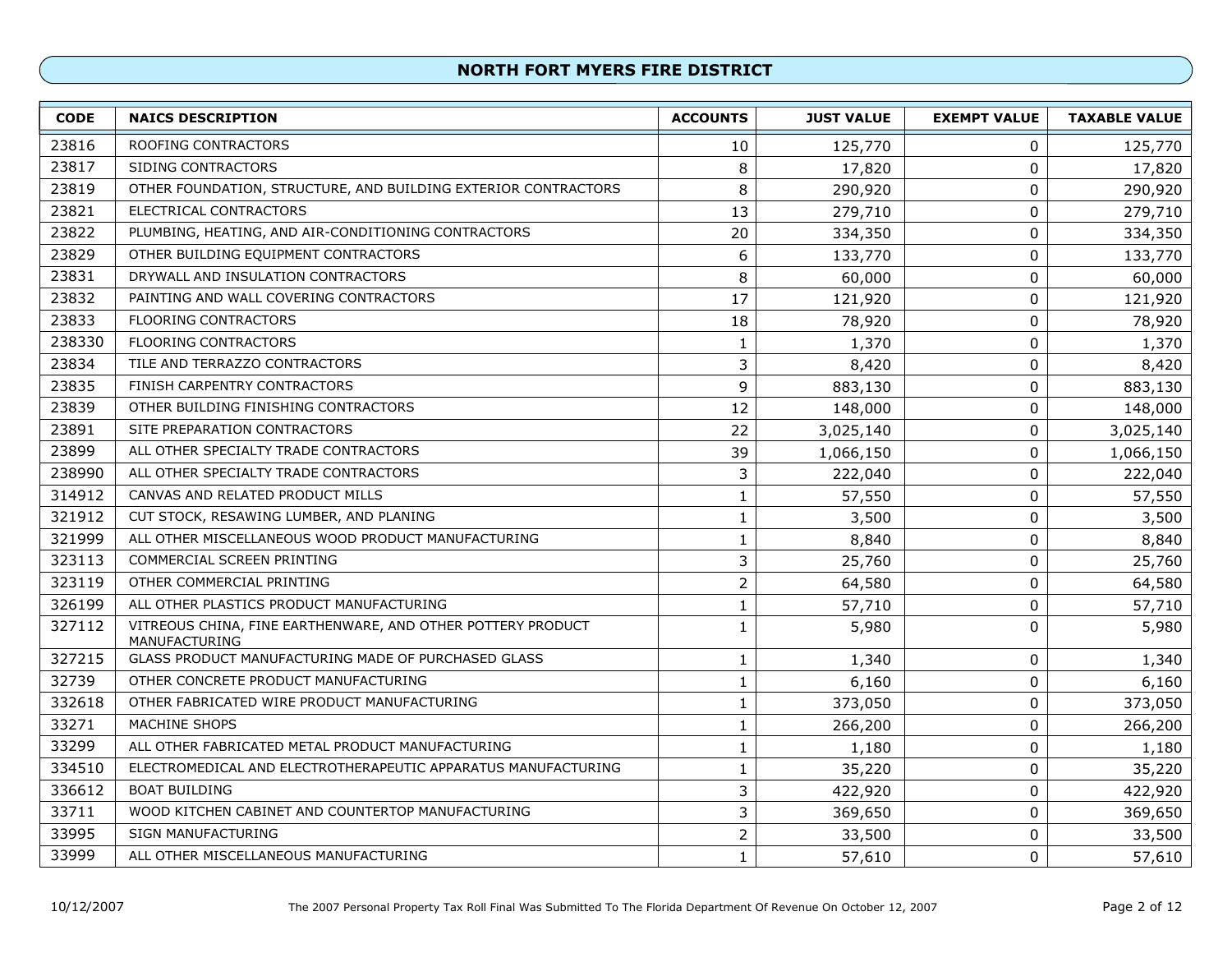| <b>CODE</b> | <b>NAICS DESCRIPTION</b>                                                             | <b>ACCOUNTS</b> | <b>JUST VALUE</b> | <b>EXEMPT VALUE</b> | <b>TAXABLE VALUE</b> |
|-------------|--------------------------------------------------------------------------------------|-----------------|-------------------|---------------------|----------------------|
| 339999      | ALL OTHER MISCELLANEOUS MANUFACTURING                                                | 3               | 290,060           | 0                   | 290,060              |
| 42311       | AUTOMOBILE AND OTHER MOTOR VEHICLE MERCHANT WHOLESALERS                              | 5               | 20,950            | $\mathbf 0$         | 20,950               |
| 42312       | MOTOR VEHICLE SUPPLIES AND NEW PARTS MERCHANT WHOLESALERS                            |                 | 2,100             | 0                   | 2,100                |
| 42313       | TIRE AND TUBE MERCHANT WHOLESALERS                                                   | 1               | 66,650            | 0                   | 66,650               |
| 42321       | FURNITURE MERCHANT WHOLESALERS                                                       | $\mathbf 1$     | 830               | 0                   | 830                  |
| 42322       | HOME FURNISHING MERCHANT WHOLESALERS                                                 | $\mathbf 1$     | 770               | 0                   | 770                  |
| 42339       | OTHER CONSTRUCTION MATERIAL MERCHANT WHOLESALERS                                     | $\overline{2}$  | 188,050           | $\pmb{0}$           | 188,050              |
| 42343       | COMPUTER AND COMPUTER PERIPHERAL EQUIPMENT AND SOFTWARE MERCHANT<br>WHOLESALERS      | $\mathbf{1}$    | 4,400             | $\mathbf 0$         | 4,400                |
| 42349       | OTHER PROFESSIONAL EQUIPMENT AND SUPPLIES MERCHANT WHOLESALERS                       | $\overline{2}$  | 4,180             | 0                   | 4,180                |
| 42369       | OTHER ELECTRONIC PARTS AND EQUIPMENT MERCHANT WHOLESALERS                            | $\mathbf{1}$    | 910               | 0                   | 910                  |
| 42372       | PLUMBING AND HEATING EQUIPMENT AND SUPPLIES (HYDRONICS) MERCHANT<br>WHOLESALERS      | 1               | 2,150             | $\mathbf{0}$        | 2,150                |
| 42383       | INDUSTRIAL MACHINERY AND EQUIPMENT MERCHANT WHOLESALERS                              | 1               | 19,710            | 0                   | 19,710               |
| 42385       | SERVICE ESTABLISHMENT EQUIPMENT AND SUPPLIES MERCHANT WHOLESALERS                    | $\overline{2}$  | 16,070            | 0                   | 16,070               |
| 42386       | TRANSPORTATION EQUIPMENT AND SUPPLIES (EXCEPT MOTOR VEHICLE)<br>MERCHANT WHOLESALERS | $\overline{2}$  | 9,540             | $\pmb{0}$           | 9,540                |
| 42391       | SPORTING AND RECREATIONAL GOODS AND SUPPLIES MERCHANT<br>WHOLESALERS                 | 3               | 31,250            | 0                   | 31,250               |
| 42392       | TOY AND HOBBY GOODS AND SUPPLIES MERCHANT WHOLESALERS                                | $\overline{2}$  | 398,320           | $\pmb{0}$           | 398,320              |
| 42394       | JEWELRY, WATCH, PRECIOUS STONE, AND PRECIOUS METAL MERCHANT<br>WHOLESALERS           | $\mathbf{1}$    | 1,130             | $\mathbf 0$         | 1,130                |
| 42399       | OTHER MISCELLANEOUS DURABLE GOODS MERCHANT WHOLESALERS                               | 10              | 72,680            | 0                   | 72,680               |
| 42442       | PACKAGED FROZEN FOOD MERCHANT WHOLESALERS                                            | $\overline{2}$  | 95,860            | 0                   | 95,860               |
| 42449       | OTHER GROCERY AND RELATED PRODUCTS MERCHANT WHOLESALERS                              | $\overline{2}$  | 12,490            | 0                   | 12,490               |
| 42459       | OTHER FARM PRODUCT RAW MATERIAL MERCHANT WHOLESALERS                                 | $\mathbf{1}$    | 10,250            | $\pmb{0}$           | 10,250               |
| 42469       | OTHER CHEMICAL AND ALLIED PRODUCTS MERCHANT WHOLESALERS                              | 1               | 106,330           | $\pmb{0}$           | 106,330              |
| 42493       | FLOWER, NURSERY STOCK, AND FLORISTS' SUPPLIES MERCHANT WHOLESALERS                   | 3               | 16,870            | $\pmb{0}$           | 16,870               |
| 42499       | OTHER MISCELLANEOUS NONDURABLE GOODS MERCHANT WHOLESALERS                            | $\overline{7}$  | 34,700            | $\pmb{0}$           | 34,700               |
| 44111       | <b>NEW CAR DEALERS</b>                                                               | $\mathbf{1}$    | 103,730           | 0                   | 103,730              |
| 44112       | <b>USED CAR DEALERS</b>                                                              | 19              | 98,420            | $\pmb{0}$           | 98,420               |
| 441120      | <b>USED CAR DEALERS</b>                                                              | 1               | 190               | 0                   | 190                  |
| 44121       | RECREATIONAL VEHICLE DEALERS                                                         | $\overline{2}$  | 12,830            | $\mathbf{0}$        | 12,830               |
| 441222      | <b>BOAT DEALERS</b>                                                                  | 3               | 83,450            | 0                   | 83,450               |
| 441229      | ALL OTHER MOTOR VEHICLE DEALERS                                                      | 4               | 163,310           | $\pmb{0}$           | 163,310              |
| 44131       | AUTOMOTIVE PARTS AND ACCESSORIES STORES                                              | 6               | 321,410           | $\mathbf 0$         | 321,410              |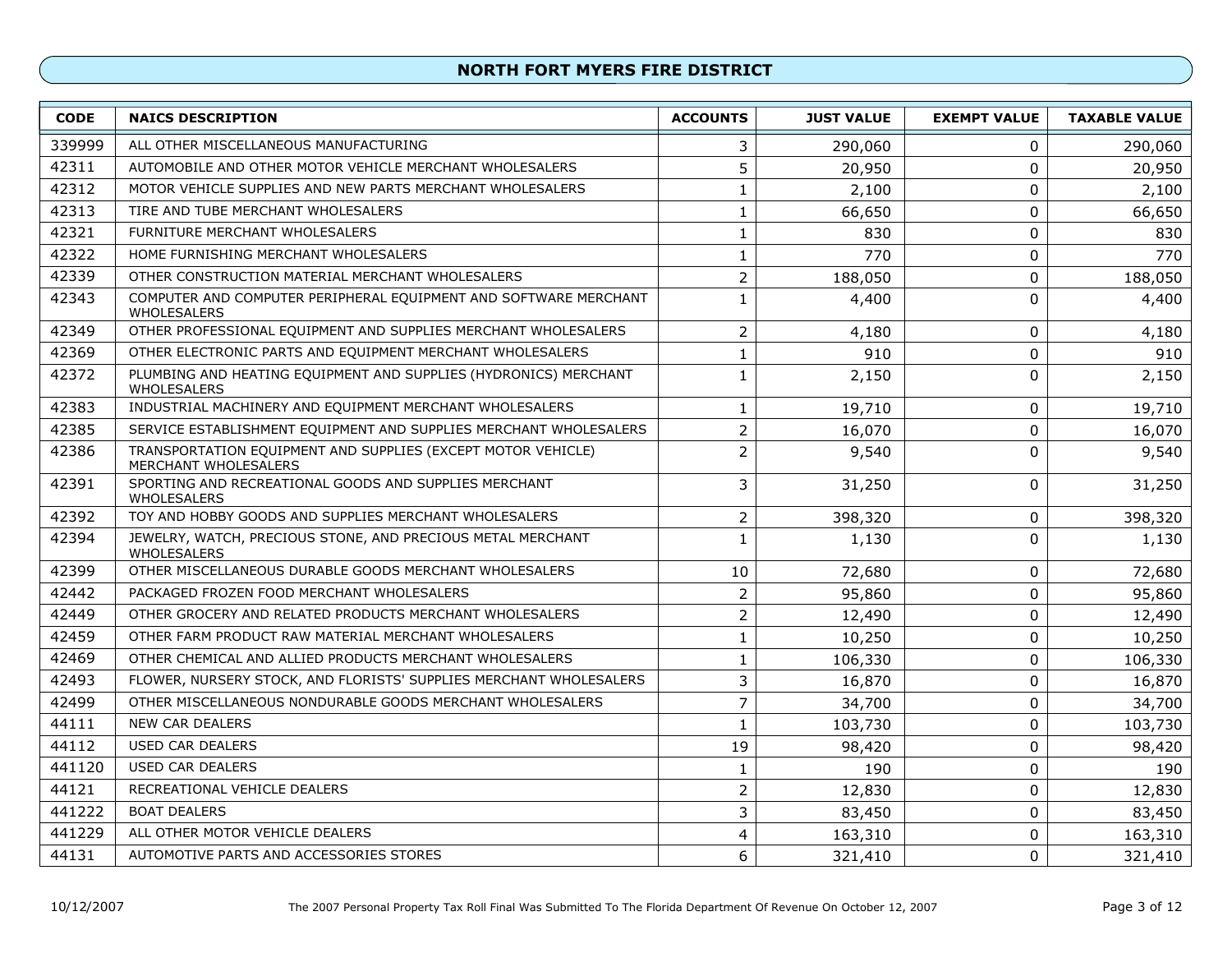| <b>CODE</b> | <b>NAICS DESCRIPTION</b>                                   | <b>ACCOUNTS</b> | <b>JUST VALUE</b> | <b>EXEMPT VALUE</b> | <b>TAXABLE VALUE</b> |
|-------------|------------------------------------------------------------|-----------------|-------------------|---------------------|----------------------|
| 44132       | <b>TIRE DEALERS</b>                                        | 4               | 131,040           | 0                   | 131,040              |
| 44211       | <b>FURNITURE STORES</b>                                    | 8               | 73,970            | $\pmb{0}$           | 73,970               |
| 44221       | FLOOR COVERING STORES                                      | 2               | 10,480            | $\mathbf 0$         | 10,480               |
| 442299      | ALL OTHER HOME FURNISHINGS STORES                          | 3               | 69,010            | $\mathbf 0$         | 69,010               |
| 443111      | HOUSEHOLD APPLIANCE STORES                                 | $\mathbf{1}$    | 2,320             | $\pmb{0}$           | 2,320                |
| 443112      | RADIO, TELEVISION, AND OTHER ELECTRONICS STORES            | 5               | 89,130            | $\mathbf 0$         | 89,130               |
| 44312       | COMPUTER AND SOFTWARE STORES                               | 3               | 106,680           | $\mathbf 0$         | 106,680              |
| 44411       | HOME CENTERS                                               | $\mathbf 1$     | 1,838,960         | $\mathbf 0$         | 1,838,960            |
| 44412       | PAINT AND WALLPAPER STORES                                 | $\mathbf{1}$    | 20,410            | $\mathbf 0$         | 20,410               |
| 44413       | <b>HARDWARE STORES</b>                                     | $\overline{2}$  | 84,620            | $\pmb{0}$           | 84,620               |
| 44419       | OTHER BUILDING MATERIAL DEALERS                            | 8               | 8,863,290         | $\mathbf 0$         | 8,863,290            |
| 44421       | OUTDOOR POWER EQUIPMENT STORES                             | $\mathbf{1}$    | 860               | $\pmb{0}$           | 860                  |
| 44422       | NURSERY, GARDEN CENTER, AND FARM SUPPLY STORES             | $\overline{2}$  | 37,990            | $\pmb{0}$           | 37,990               |
| 44511       | SUPERMARKETS AND OTHER GROCERY (EXCEPT CONVENIENCE) STORES | 5               | 5,119,980         | $\mathbf 0$         | 5,119,980            |
| 445113      | OTHER SUPERMARKETS AND GROCERY (LOCALLY OWNED)             | $\mathbf{1}$    | 100,000           | 0                   | 100,000              |
| 44512       | <b>CONVENIENCE STORES</b>                                  | 12              | 356,530           | $\mathbf 0$         | 356,530              |
| 44523       | FRUIT AND VEGETABLE MARKETS                                | $\mathbf{1}$    | 1,450             | 0                   | 1,450                |
| 445292      | CONFECTIONERY AND NUT STORES                               | 1               | 9,280             | 0                   | 9,280                |
| 445299      | ALL OTHER SPECIALTY FOOD STORES                            | $\overline{7}$  | 57,520            | 0                   | 57,520               |
| 44531       | BEER, WINE, AND LIQUOR STORES                              | 4               | 133,630           | $\mathbf 0$         | 133,630              |
| 44611       | PHARMACIES AND DRUG STORES                                 | 6               | 1,518,620         | $\pmb{0}$           | 1,518,620            |
| 44612       | COSMETICS, BEAUTY SUPPLIES, AND PERFUME STORES             | 1               | 13,790            | $\pmb{0}$           | 13,790               |
| 44613       | OPTICAL GOODS STORES                                       | $\mathbf{1}$    | 53,590            | $\pmb{0}$           | 53,590               |
| 446191      | FOOD (HEALTH) SUPPLEMENT STORES                            | 3               | 49,000            | $\pmb{0}$           | 49,000               |
| 446199      | ALL OTHER HEALTH AND PERSONAL CARE STORES                  | 8               | 465,290           | $\pmb{0}$           | 465,290              |
| 44711       | GASOLINE STATIONS WITH CONVENIENCE STORES                  | 14              | 2,303,630         | $\pmb{0}$           | 2,303,630            |
| 44719       | OTHER GASOLINE STATIONS                                    | 5               | 430,180           | $\mathbf 0$         | 430,180              |
| 44812       | WOMEN'S CLOTHING STORES                                    | 4               | 176,730           | 0                   | 176,730              |
| 44814       | FAMILY CLOTHING STORES                                     | 3               | 180,290           | $\mathbf 0$         | 180,290              |
| 44819       | OTHER CLOTHING STORES                                      | $\mathbf 1$     | 43,170            | $\mathbf 0$         | 43,170               |
| 44821       | <b>SHOE STORES</b>                                         | $\overline{2}$  | 92,820            | $\mathbf 0$         | 92,820               |
| 44831       | <b>JEWELRY STORES</b>                                      | $\mathbf 1$     | 9,620             | 0                   | 9,620                |
| 45111       | SPORTING GOODS STORES                                      | 11              | 63,630            | $\pmb{0}$           | 63,630               |
| 45112       | HOBBY, TOY, AND GAME STORES                                | $\overline{2}$  | 29,880            | 0                   | 29,880               |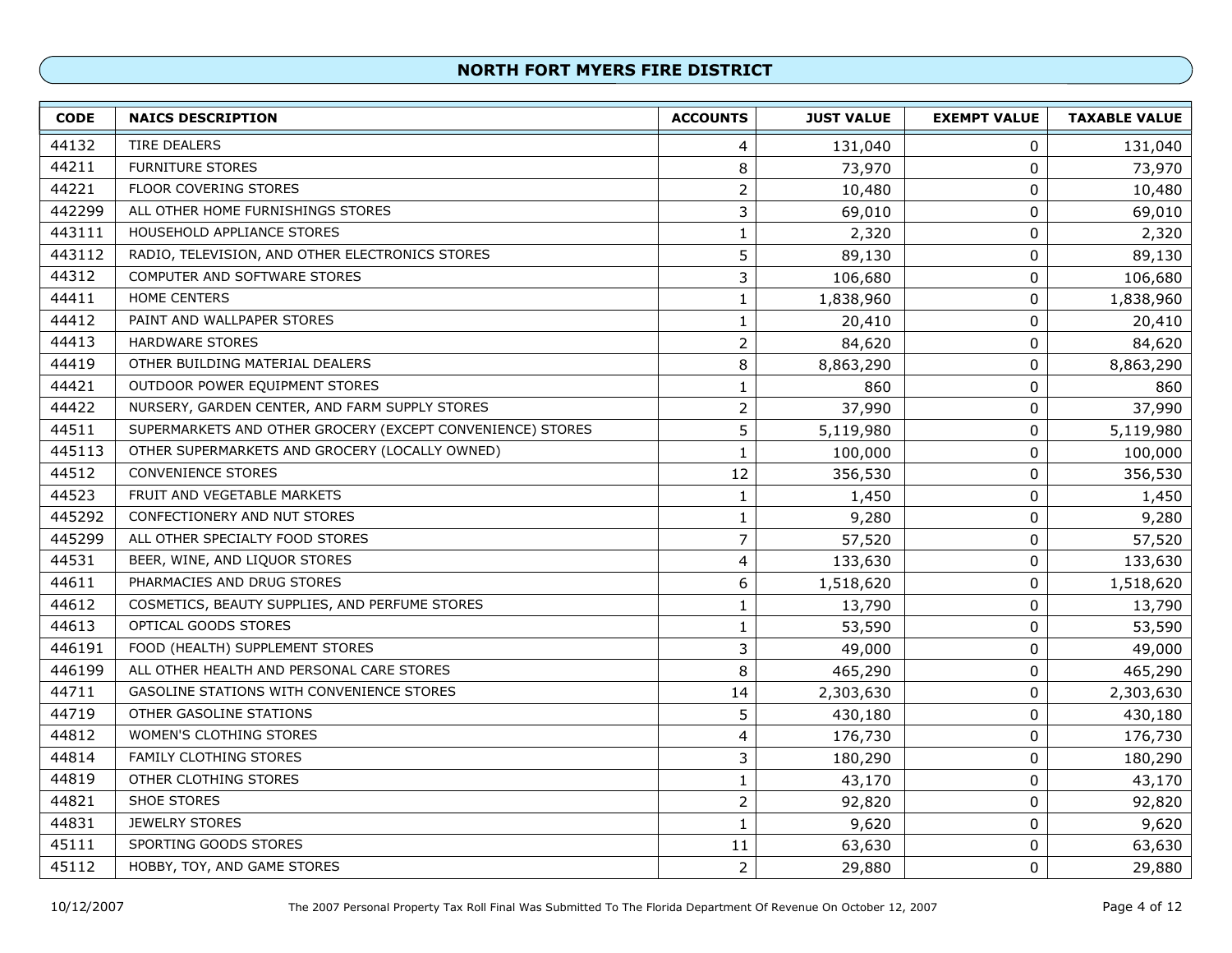| <b>CODE</b> | <b>NAICS DESCRIPTION</b>                                        | <b>ACCOUNTS</b> | <b>JUST VALUE</b> | <b>EXEMPT VALUE</b> | <b>TAXABLE VALUE</b> |
|-------------|-----------------------------------------------------------------|-----------------|-------------------|---------------------|----------------------|
| 451120      | HOBBY, TOY, AND GAME STORES                                     | 1               | 3,500             | 0                   | 3,500                |
| 45113       | SEWING, NEEDLEWORK, AND PIECE GOODS STORES                      | 4               | 68,790            | $\pmb{0}$           | 68,790               |
| 45114       | MUSICAL INSTRUMENT AND SUPPLIES STORES                          | 1               | 980               | $\pmb{0}$           | 980                  |
| 451211      | <b>BOOK STORES</b>                                              | $\mathbf 1$     | 960               | $\pmb{0}$           | 960                  |
| 45122       | PRERECORDED TAPE, COMPACT DISC, AND RECORD STORES               | 3               | 14,790            | $\boldsymbol{0}$    | 14,790               |
| 452111      | DEPARTMENT STORES (EXCEPT DISCOUNT DEPARTMENT STORES)           | $\overline{2}$  | 1,277,620         | $\pmb{0}$           | 1,277,620            |
| 452112      | <b>DISCOUNT DEPARTMENT STORES</b>                               | 5               | 455,270           | $\pmb{0}$           | 455,270              |
| 45291       | <b>WAREHOUSE CLUBS AND SUPERCENTERS</b>                         | $\mathbf 1$     | 2,140,180         | $\pmb{0}$           | 2,140,180            |
| 45299       | ALL OTHER GENERAL MERCHANDISE STORES                            | 12              | 1,466,400         | $\pmb{0}$           | 1,466,400            |
| 45311       | <b>FLORISTS</b>                                                 | 4               | 30,520            | $\pmb{0}$           | 30,520               |
| 45321       | OFFICE SUPPLIES AND STATIONERY STORES                           | $\mathbf{1}$    | 244,620           | $\pmb{0}$           | 244,620              |
| 45322       | GIFT, NOVELTY, AND SOUVENIR STORES                              | $\overline{7}$  | 23,300            | 0                   | 23,300               |
| 45331       | <b>USED MERCHANDISE STORES</b>                                  | 10              | 1,184,750         | 1,109,480           | 75,270               |
| 45391       | PET AND PET SUPPLIES STORES                                     | $\overline{2}$  | 62,840            | 0                   | 62,840               |
| 45393       | MANUFACTURED (MOBILE) HOME DEALERS                              | $\overline{2}$  | 23,470            | 0                   | 23,470               |
| 453991      | <b>TOBACCO STORES</b>                                           | $\overline{2}$  | 18,620            | $\boldsymbol{0}$    | 18,620               |
| 453998      | ALL OTHER MISCELLANEOUS STORE RETAILERS (EXCEPT TOBACCO STORES) | 8               | 170,300           | $\pmb{0}$           | 170,300              |
| 45411       | ELECTRONIC SHOPPING AND MAIL-ORDER HOUSES                       | $\mathbf{1}$    | 1,330             | $\pmb{0}$           | 1,330                |
| 454111      | <b>ELECTRONIC SHOPPING</b>                                      | 5               | 8,780             | $\pmb{0}$           | 8,780                |
| 454113      | MAIL-ORDER HOUSES                                               | 5               | 5,090             | $\pmb{0}$           | 5,090                |
| 45421       | VENDING MACHINE OPERATORS                                       | 25              | 431,730           | $\pmb{0}$           | 431,730              |
| 454312      | LIQUEFIED PETROLEUM GAS (BOTTLED GAS) DEALERS                   | 4               | 32,200            | $\pmb{0}$           | 32,200               |
| 45439       | OTHER DIRECT SELLING ESTABLISHMENTS                             | 30              | 62,470            | $\pmb{0}$           | 62,470               |
| 454390      | OTHER DIRECT SELLING ESTABLISHMENTS                             | $\overline{2}$  | 4,280             | $\pmb{0}$           | 4,280                |
| 483212      | INLAND WATER PASSENGER TRANSPORTATION                           | 1               | 920               | $\pmb{0}$           | 920                  |
| 48411       | GENERAL FREIGHT TRUCKING, LOCAL                                 | 3               | 33,530            | $\pmb{0}$           | 33,530               |
| 48422       | SPECIALIZED FREIGHT (EXCEPT USED GOODS) TRUCKING, LOCAL         | 9               | 67,110            | $\pmb{0}$           | 67,110               |
| 48423       | SPECIALIZED FREIGHT (EXCEPT USED GOODS) TRUCKING, LONG-DISTANCE | 1               | 3,500             | $\pmb{0}$           | 3,500                |
| 48531       | <b>TAXI SERVICE</b>                                             | $\overline{2}$  | 1,850             | $\pmb{0}$           | 1,850                |
| 485999      | ALL OTHER TRANSIT AND GROUND PASSENGER TRANSPORTATION           | $\overline{2}$  | 45,610            | 0                   | 45,610               |
| 48711       | SCENIC AND SIGHTSEEING TRANSPORTATION, LAND                     | $\mathbf 1$     | 60                | $\pmb{0}$           | 60                   |
| 48721       | SCENIC AND SIGHTSEEING TRANSPORTATION, WATER                    | 3               | 4,530             | 0                   | 4,530                |
| 48839       | OTHER SUPPORT ACTIVITIES FOR WATER TRANSPORTATION               | 4               | 9,170             | $\pmb{0}$           | 9,170                |
| 48841       | MOTOR VEHICLE TOWING                                            | 3               | 5,270             | $\pmb{0}$           | 5,270                |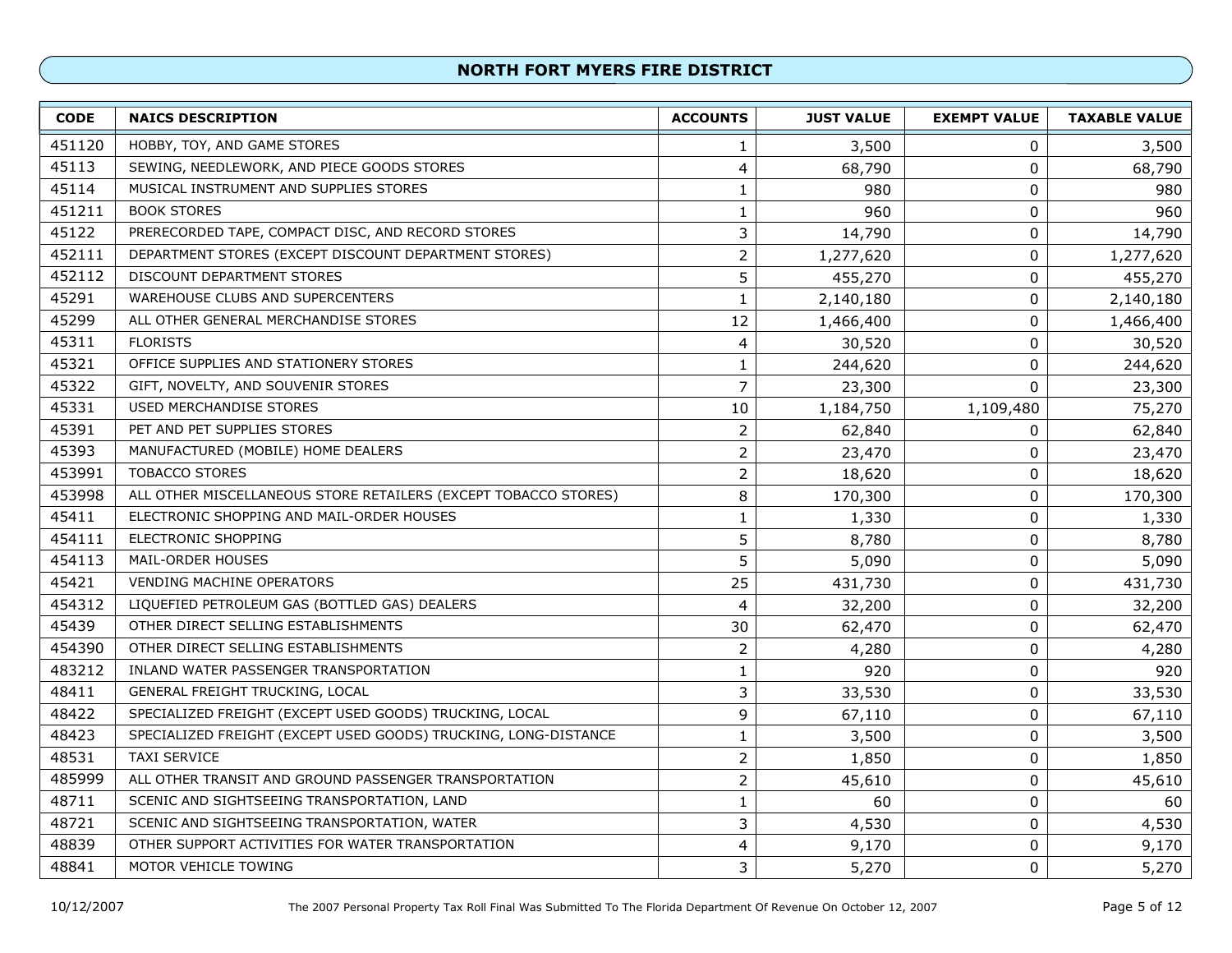| <b>CODE</b> | <b>NAICS DESCRIPTION</b>                                                           | <b>ACCOUNTS</b> | <b>JUST VALUE</b> | <b>EXEMPT VALUE</b> | <b>TAXABLE VALUE</b> |
|-------------|------------------------------------------------------------------------------------|-----------------|-------------------|---------------------|----------------------|
| 488999      | ALL OTHER SUPPORT ACTIVITIES FOR TRANSPORTATION                                    | 3               | 17,030            | 0                   | 17,030               |
| 49111       | POSTAL SERVICE                                                                     | 1               | 75,250            | 75,250              | $\Omega$             |
| 49221       | LOCAL MESSENGERS AND LOCAL DELIVERY                                                | 4               | 61,910            | 0                   | 61,910               |
| 49311       | <b>GENERAL WAREHOUSING AND STORAGE</b>                                             | 3               | 14,580            | 0                   | 14,580               |
| 49319       | OTHER WAREHOUSING AND STORAGE                                                      | 1               | 18,240            | 0                   | 18,240               |
| 51111       | NEWSPAPER PUBLISHERS                                                               | $\overline{2}$  | 2,890             | 0                   | 2,890                |
| 51112       | PERIODICAL PUBLISHERS                                                              | $\mathbf{1}$    | 25,280            | 0                   | 25,280               |
| 51113       | <b>BOOK PUBLISHERS</b>                                                             | 1               | 1,210             | 0                   | 1,210                |
| 511199      | ALL OTHER PUBLISHERS                                                               | $\mathbf{1}$    | 1,540             | $\pmb{0}$           | 1,540                |
| 51121       | SOFTWARE PUBLISHERS                                                                | 1               | 2,470             | $\mathbf 0$         | 2,470                |
| 51211       | MOTION PICTURE AND VIDEO PRODUCTION                                                | $\overline{2}$  | 5,530             | $\mathbf 0$         | 5,530                |
| 512131      | MOTION PICTURE THEATERS (EXCEPT DRIVE-INS)                                         | 1               | 551,550           | 0                   | 551,550              |
| 51223       | <b>MUSIC PUBLISHERS</b>                                                            | $\mathbf{1}$    | 3,890             | 0                   | 3,890                |
| 51521       | CABLE AND OTHER SUBSCRIPTION PROGRAMMING                                           | $\overline{2}$  | 4,618,160         | $\mathbf 0$         | 4,618,160            |
| 51711       | WIRED TELECOMMUNICATIONS CARRIERS                                                  | 4               | 35,162,060        | 0                   | 35,162,060           |
| 517212      | CELLULAR AND OTHER WIRELESS TELECOMMUNICATIONS                                     | 30              | 4,428,950         | 0                   | 4,428,950            |
| 51731       | TELECOMMUNICATIONS RESELLERS                                                       | 3               | 914,690           | $\Omega$            | 914,690              |
| 51791       | OTHER TELECOMMUNICATIONS                                                           | $\overline{2}$  | 3,081,330         | 3,074,770           | 6,560                |
| 51811       | INTERNET SERVICE PROVIDERS AND WEB SEARCH PORTALS                                  | $\overline{2}$  | 21,000            | 0                   | 21,000               |
| 51821       | DATA PROCESSING, HOSTING, AND RELATED SERVICES                                     | 1               | 4,530             | 0                   | 4,530                |
| 51919       | ALL OTHER INFORMATION SERVICES                                                     | 1               | 1,830             | 0                   | 1,830                |
| 519190      | ALL OTHER INFORMATION SERVICES                                                     | $\mathbf{1}$    | 2,410             | 0                   | 2,410                |
| 52211       | COMMERCIAL BANKING                                                                 | 13              | 1,966,150         | $\mathbf 0$         | 1,966,150            |
| 52213       | <b>CREDIT UNIONS</b>                                                               | 1               | 268,950           | $\Omega$            | 268,950              |
| 522291      | <b>CONSUMER LENDING</b>                                                            | 6               | 105,920           | 16,610              | 89,310               |
| 522292      | <b>REAL ESTATE CREDIT</b>                                                          | 1               | 4,610             | 0                   | 4,610                |
| 522298      | ALL OTHER NONDEPOSITORY CREDIT INTERMEDIATION                                      | 4               | 50,730            | 0                   | 50,730               |
| 52231       | MORTGAGE AND NONMORTGAGE LOAN BROKERS                                              | 7               | 41,850            | 0                   | 41,850               |
| 522310      | MORTGAGE AND NONMORTGAGE LOAN BROKERS                                              | 1               | 3,270             | 0                   | 3,270                |
| 52232       | FINANCIAL TRANSACTIONS PROCESSING, RESERVE, AND CLEARINGHOUSE<br><b>ACTIVITIES</b> | 5               | 59,350            | 0                   | 59,350               |
| 52239       | OTHER ACTIVITIES RELATED TO CREDIT INTERMEDIATION                                  | $\overline{2}$  | 13,840            | 0                   | 13,840               |
| 522390      | OTHER ACTIVITIES RELATED TO CREDIT INTERMEDIATION                                  | $\mathbf{1}$    | 2,500             | 0                   | 2,500                |
| 52312       | SECURITIES BROKERAGE                                                               | 3               | 11,180            | 0                   | 11,180               |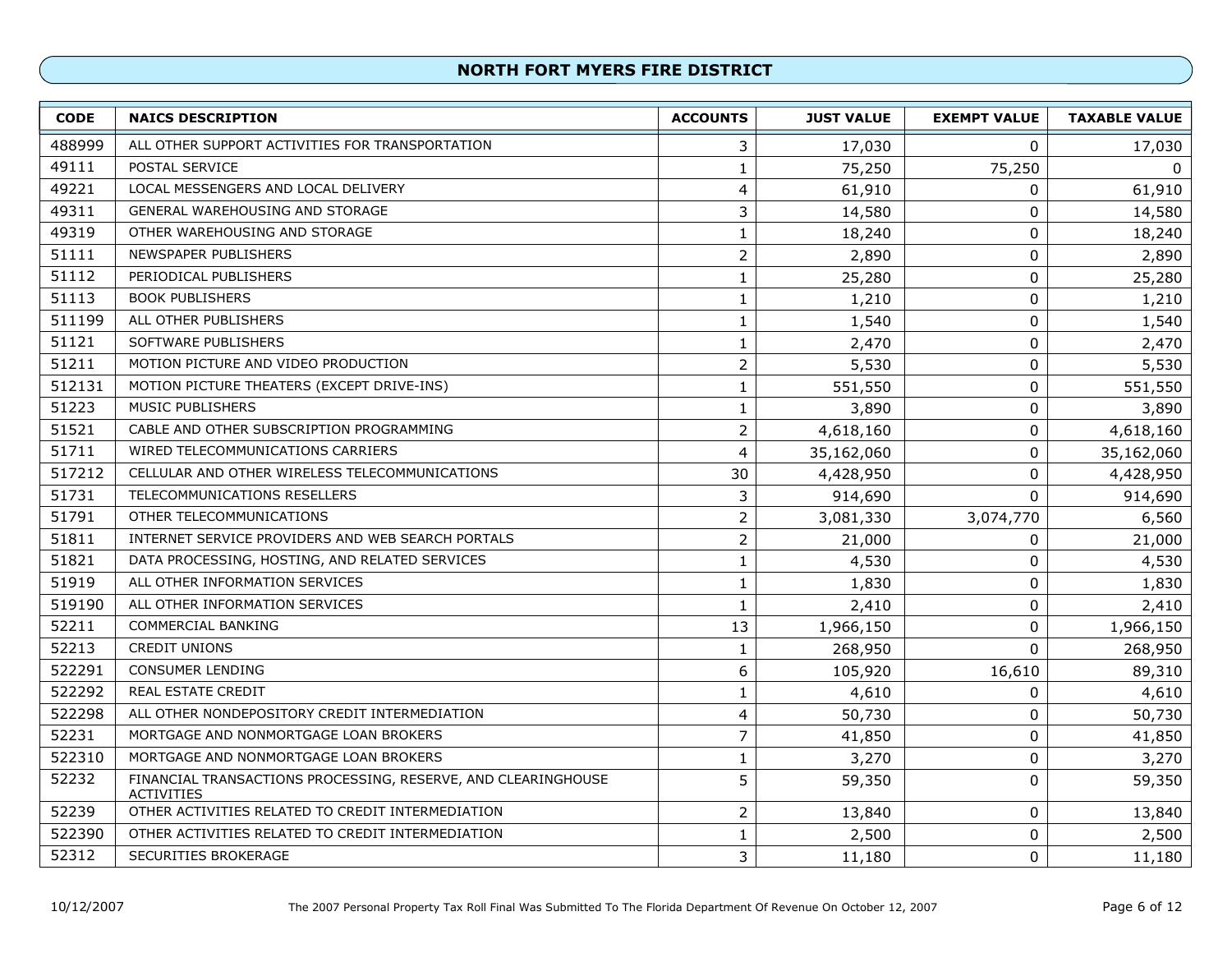| <b>CODE</b> | <b>NAICS DESCRIPTION</b>                                                         | <b>ACCOUNTS</b> | <b>JUST VALUE</b> | <b>EXEMPT VALUE</b> | <b>TAXABLE VALUE</b> |
|-------------|----------------------------------------------------------------------------------|-----------------|-------------------|---------------------|----------------------|
| 523999      | MISCELLANEOUS FINANCIAL INVESTMENT ACTIVITIES                                    | 3               | 44,290            | 0                   | 44,290               |
| 52421       | INSURANCE AGENCIES AND BROKERAGES                                                | 19              | 185,650           | 0                   | 185,650              |
| 524291      | <b>CLAIMS ADJUSTING</b>                                                          | $\overline{2}$  | 1,846,110         | 0                   | 1,846,110            |
| 524298      | ALL OTHER INSURANCE RELATED ACTIVITIES                                           | 1               | 50                | $\Omega$            | 50                   |
| 53111       | LESSORS OF RESIDENTIAL BUILDINGS AND DWELLINGS                                   | 799             | 1,313,810         | 105,740             | 1,208,070            |
| 531110      | LESSORS OF RESIDENTIAL BUILDINGS AND DWELLINGS                                   | 3               | 4,740             | 0                   | 4,740                |
| 53112       | LESSORS OF NONRESIDENTIAL BUILDINGS (EXCEPT MINIWAREHOUSES)                      | 37              | 1,205,100         | 0                   | 1,205,100            |
| 53113       | LESSORS OF MINIWAREHOUSES AND SELF-STORAGE UNITS                                 | 6               | 53,800            | 0                   | 53,800               |
| 53119       | LESSORS OF OTHER REAL ESTATE PROPERTY                                            | 28              | 1,839,650         | 0                   | 1,839,650            |
| 53121       | OFFICES OF REAL ESTATE AGENTS AND BROKERS                                        | 52              | 322,410           | 0                   | 322,410              |
| 531210      | OFFICES OF REAL ESTATE AGENTS AND BROKERS                                        | 1               | 12,960            | $\mathbf 0$         | 12,960               |
| 531311      | RESIDENTIAL PROPERTY MANAGERS                                                    | 7               | 697,470           | 668,650             | 28,820               |
| 531312      | NONRESIDENTIAL PROPERTY MANAGERS                                                 | $\overline{7}$  | 57,280            | 0                   | 57,280               |
| 53132       | OFFICES OF REAL ESTATE APPRAISERS                                                | $\overline{2}$  | 19,150            | $\mathbf 0$         | 19,150               |
| 53139       | OTHER ACTIVITIES RELATED TO REAL ESTATE                                          | 6               | 85,490            | 47,200              | 38,290               |
| 531390      | OTHER ACTIVITIES RELATED TO REAL ESTATE                                          | $\mathbf{1}$    | 12,600            | 0                   | 12,600               |
| 532111      | PASSENGER CAR RENTAL                                                             | $\mathbf{1}$    | 27,710            | 0                   | 27,710               |
| 532112      | PASSENGER CAR LEASING                                                            | $\mathbf{1}$    | 500               | $\pmb{0}$           | 500                  |
| 53212       | TRUCK, UTILITY TRAILER, AND RV (RECREATIONAL VEHICLE) RENTAL AND<br>LEASING      | 1               | 3,580             | 0                   | 3,580                |
| 53221       | CONSUMER ELECTRONICS AND APPLIANCES RENTAL                                       | $\mathbf{1}$    | 1,410             | $\pmb{0}$           | 1,410                |
| 532210      | CONSUMER ELECTRONICS AND APPLIANCES RENTAL                                       | 3               | 54,520            | 0                   | 54,520               |
| 53223       | VIDEO TAPE AND DISC RENTAL                                                       | 3               | 268,090           | $\mathbf 0$         | 268,090              |
| 532292      | RECREATIONAL GOODS RENTAL                                                        | 5               | 275,260           | 0                   | 275,260              |
| 532299      | ALL OTHER CONSUMER GOODS RENTAL                                                  | $\overline{2}$  | 22,620            | $\pmb{0}$           | 22,620               |
| 53231       | <b>GENERAL RENTAL CENTERS</b>                                                    | 1               | 462,840           | $\pmb{0}$           | 462,840              |
| 532310      | <b>GENERAL RENTAL CENTERS</b>                                                    | $\overline{c}$  | 622,670           | 0                   | 622,670              |
| 532412      | CONSTRUCTION, MINING, AND FORESTRY MACHINERY AND EQUIPMENT RENTAL<br>AND LEASING | 8               | 2,556,800         | 0                   | 2,556,800            |
| 53242       | OFFICE MACHINERY AND EQUIPMENT RENTAL AND LEASING                                | 171             | 1,890,570         | 0                   | 1,890,570            |
| 53249       | OTHER COMMERCIAL AND INDUSTRIAL MACHINERY AND EQUIPMENT RENTAL<br>AND LEASING    | 95              | 2,011,430         | 0                   | 2,011,430            |
| 54111       | OFFICES OF LAWYERS                                                               | 8               | 92,890            | 0                   | 92,890               |
| 541199      | ALL OTHER LEGAL SERVICES                                                         | 1               | 8,250             | 0                   | 8,250                |
| 541211      | OFFICES OF CERTIFIED PUBLIC ACCOUNTANTS                                          | $\overline{2}$  | 6,120             | 0                   | 6,120                |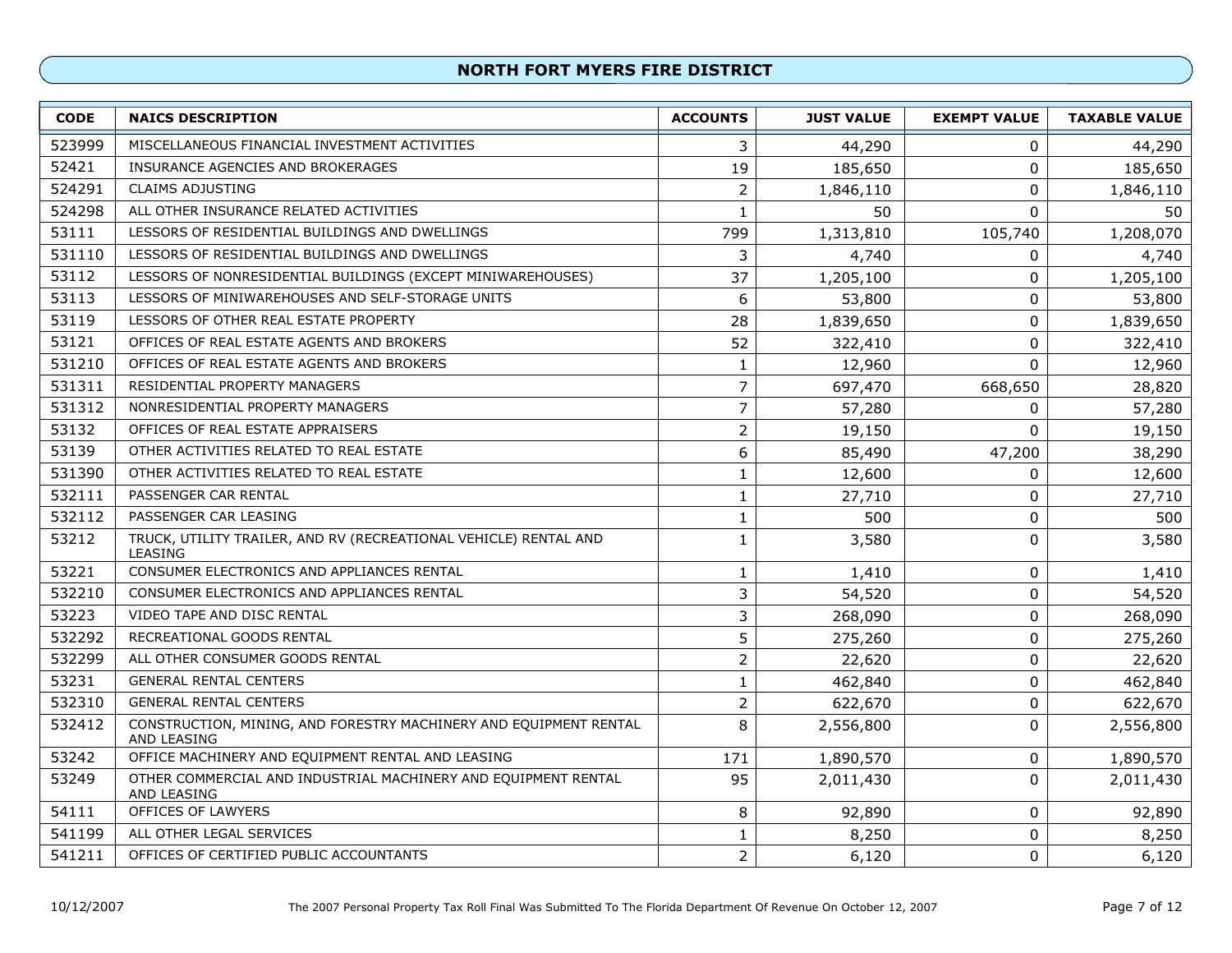| <b>CODE</b> | <b>NAICS DESCRIPTION</b>                                                       | <b>ACCOUNTS</b> | <b>JUST VALUE</b> | <b>EXEMPT VALUE</b> | <b>TAXABLE VALUE</b> |
|-------------|--------------------------------------------------------------------------------|-----------------|-------------------|---------------------|----------------------|
| 541213      | <b>TAX PREPARATION SERVICES</b>                                                | 9               | 84,640            | 0                   | 84,640               |
| 541219      | OTHER ACCOUNTING SERVICES                                                      | 9               | 51,960            | $\pmb{0}$           | 51,960               |
| 54131       | ARCHITECTURAL SERVICES                                                         | $\overline{2}$  | 2,330             | $\pmb{0}$           | 2,330                |
| 54132       | LANDSCAPE ARCHITECTURAL SERVICES                                               | 10              | 76,530            | $\pmb{0}$           | 76,530               |
| 54133       | <b>ENGINEERING SERVICES</b>                                                    | $\mathbf{1}$    | 55,010            | $\pmb{0}$           | 55,010               |
| 54134       | <b>DRAFTING SERVICES</b>                                                       | $\overline{2}$  | 6,840             | $\pmb{0}$           | 6,840                |
| 54135       | <b>BUILDING INSPECTION SERVICES</b>                                            | 6               | 46,970            | $\pmb{0}$           | 46,970               |
| 54137       | SURVEYING AND MAPPING (EXCEPT GEOPHYSICAL) SERVICES                            | $\overline{2}$  | 15,710            | $\boldsymbol{0}$    | 15,710               |
| 54141       | INTERIOR DESIGN SERVICES                                                       | $\mathbf{1}$    | 8,030             | $\pmb{0}$           | 8,030                |
| 54143       | <b>GRAPHIC DESIGN SERVICES</b>                                                 | 4               | 55,930            | $\pmb{0}$           | 55,930               |
| 541430      | <b>GRAPHIC DESIGN SERVICES</b>                                                 | 1               | 3,540             | $\pmb{0}$           | 3,540                |
| 54149       | OTHER SPECIALIZED DESIGN SERVICES                                              | $\overline{2}$  | 4,660             | $\pmb{0}$           | 4,660                |
| 541490      | OTHER SPECIALIZED DESIGN SERVICES                                              | $\mathbf{1}$    | 3,500             | $\pmb{0}$           | 3,500                |
| 54151       | COMPUTER SYSTEMS DESIGN AND RELATED SERVICES                                   | $\mathbf 1$     | 4,400             | 0                   | 4,400                |
| 541512      | COMPUTER SYSTEMS DESIGN SERVICES                                               | 3               | 55,340            | $\pmb{0}$           | 55,340               |
| 541519      | OTHER COMPUTER RELATED SERVICES                                                | 4               | 27,810            | $\boldsymbol{0}$    | 27,810               |
| 541611      | ADMINISTRATIVE MANAGEMENT AND GENERAL MANAGEMENT CONSULTING<br><b>SERVICES</b> | 8               | 149,340           | $\pmb{0}$           | 149,340              |
| 541613      | MARKETING CONSULTING SERVICES                                                  | 5               | 24,690            | $\pmb{0}$           | 24,690               |
| 541614      | PROCESS, PHYSICAL DISTRIBUTION, AND LOGISTICS CONSULTING SERVICES              | $\mathbf{1}$    | 360               | $\pmb{0}$           | 360                  |
| 541618      | OTHER MANAGEMENT CONSULTING SERVICES                                           | $\overline{7}$  | 53,980            | $\pmb{0}$           | 53,980               |
| 54169       | OTHER SCIENTIFIC AND TECHNICAL CONSULTING SERVICES                             | $\overline{2}$  | 12,700            | 0                   | 12,700               |
| 54181       | ADVERTISING AGENCIES                                                           | $\overline{2}$  | 2,510             | $\mathbf 0$         | 2,510                |
| 54185       | DISPLAY ADVERTISING                                                            | 8               | 1,330,310         | 22,210              | 1,308,100            |
| 54191       | MARKETING RESEARCH AND PUBLIC OPINION POLLING                                  | $\mathbf{1}$    | 63,240            | 0                   | 63,240               |
| 541921      | PHOTOGRAPHY STUDIOS, PORTRAIT                                                  | 6               | 77,930            | 0                   | 77,930               |
| 54194       | <b>VETERINARY SERVICES</b>                                                     | 5               | 296,350           | 11,420              | 284,930              |
| 54199       | ALL OTHER PROFESSIONAL, SCIENTIFIC, AND TECHNICAL SERVICES                     | $\overline{7}$  | 173,200           | 0                   | 173,200              |
| 551114      | CORPORATE, SUBSIDIARY, AND REGIONAL MANAGING OFFICES                           | $\mathbf{1}$    | 810               | $\pmb{0}$           | 810                  |
| 56111       | OFFICE ADMINISTRATIVE SERVICES                                                 | $\overline{2}$  | 89,130            | $\pmb{0}$           | 89,130               |
| 56131       | <b>EMPLOYMENT PLACEMENT AGENCIES</b>                                           | $\mathbf{1}$    | 12,740            | $\pmb{0}$           | 12,740               |
| 56132       | TEMPORARY HELP SERVICES                                                        | 3               | 36,120            | 0                   | 36,120               |
| 56141       | DOCUMENT PREPARATION SERVICES                                                  | $\overline{2}$  | 11,000            | $\pmb{0}$           | 11,000               |
| 561431      | PRIVATE MAIL CENTERS                                                           | 4               | 66,230            | $\pmb{0}$           | 66,230               |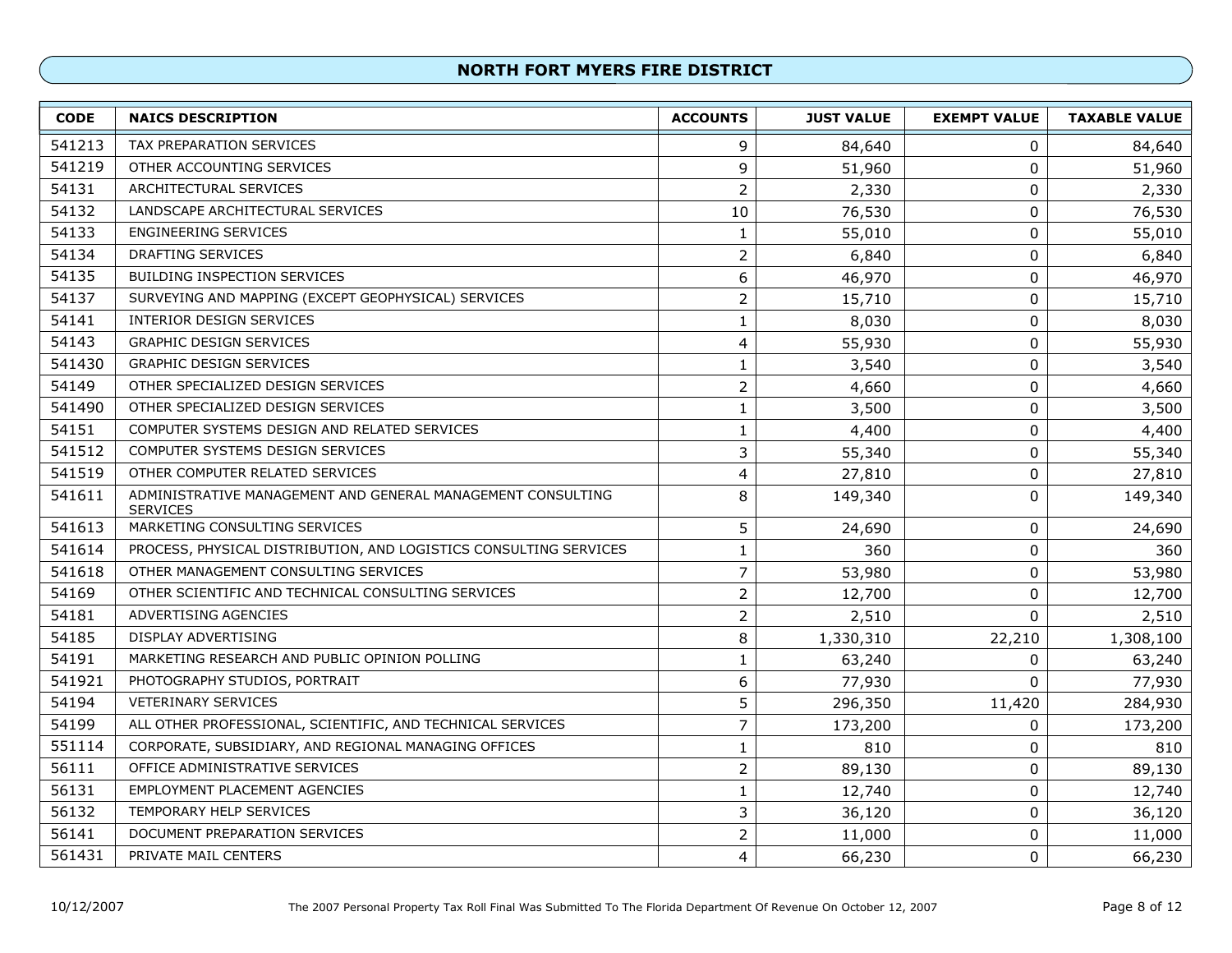| <b>CODE</b> | <b>NAICS DESCRIPTION</b>                                                            | <b>ACCOUNTS</b> | <b>JUST VALUE</b> | <b>EXEMPT VALUE</b> | <b>TAXABLE VALUE</b> |
|-------------|-------------------------------------------------------------------------------------|-----------------|-------------------|---------------------|----------------------|
| 561439      | OTHER BUSINESS SERVICE CENTERS (INCLUDING COPY SHOPS)                               | 2               | 21,490            | 0                   | 21,490               |
| 561492      | COURT REPORTING AND STENOTYPE SERVICES                                              | $\overline{2}$  | 57,500            | 0                   | 57,500               |
| 561499      | ALL OTHER BUSINESS SUPPORT SERVICES                                                 | 4               | 5,740             | $\pmb{0}$           | 5,740                |
| 56151       | <b>TRAVEL AGENCIES</b>                                                              | 5               | 20,300            | $\pmb{0}$           | 20,300               |
| 561599      | ALL OTHER TRAVEL ARRANGEMENT AND RESERVATION SERVICES                               | $\mathbf 1$     | 1,500             | 0                   | 1,500                |
| 561611      | <b>INVESTIGATION SERVICES</b>                                                       | $\overline{2}$  | 5,600             | $\pmb{0}$           | 5,600                |
| 561621      | SECURITY SYSTEMS SERVICES (EXCEPT LOCKSMITHS)                                       | $\overline{7}$  | 11,250            | $\pmb{0}$           | 11,250               |
| 561622      | <b>LOCKSMITHS</b>                                                                   | 4               | 27,890            | $\pmb{0}$           | 27,890               |
| 56171       | EXTERMINATING AND PEST CONTROL SERVICES                                             | 10              | 101,200           | $\pmb{0}$           | 101,200              |
| 56172       | <b>JANITORIAL SERVICES</b>                                                          | 51              | 121,690           | 0                   | 121,690              |
| 56173       | LANDSCAPING SERVICES                                                                | 71              | 792,160           | $\pmb{0}$           | 792,160              |
| 56174       | CARPET AND UPHOLSTERY CLEANING SERVICES                                             | 6               | 29,450            | 0                   | 29,450               |
| 56179       | OTHER SERVICES TO BUILDINGS AND DWELLINGS                                           | 9               | 53,430            | 0                   | 53,430               |
| 56199       | ALL OTHER SUPPORT SERVICES                                                          | 6               | 12,980            | 0                   | 12,980               |
| 562219      | OTHER NONHAZARDOUS WASTE TREATMENT AND DISPOSAL                                     | $\mathbf{1}$    | 155,110           | 0                   | 155,110              |
| 562991      | SEPTIC TANK AND RELATED SERVICES                                                    | 3               | 440,750           | $\pmb{0}$           | 440,750              |
| 61111       | ELEMENTARY AND SECONDARY SCHOOLS                                                    | 6               | 1,365,710         | 1,365,710           | 0                    |
| 61143       | PROFESSIONAL AND MANAGEMENT DEVELOPMENT TRAINING                                    | 1               | 1,780             | 0                   | 1,780                |
| 61162       | SPORTS AND RECREATION INSTRUCTION                                                   | $\overline{2}$  | 44,540            | 0                   | 44,540               |
| 611692      | AUTOMOBILE DRIVING SCHOOLS                                                          | 1               | 960               | $\mathbf 0$         | 960                  |
| 611699      | ALL OTHER MISCELLANEOUS SCHOOLS AND INSTRUCTION                                     | 3               | 22,720            | 20,000              | 2,720                |
| 61171       | EDUCATIONAL SUPPORT SERVICES                                                        | $\mathbf 1$     | 390               | $\mathbf 0$         | 390                  |
| 621111      | OFFICES OF PHYSICIANS (EXCEPT MENTAL HEALTH SPECIALISTS)                            | $\overline{7}$  | 195,800           | 55,020              | 140,780              |
| 62121       | OFFICES OF DENTISTS                                                                 | $\overline{7}$  | 599,020           | 0                   | 599,020              |
| 62131       | OFFICES OF CHIROPRACTORS                                                            | 5               | 130,590           | $\pmb{0}$           | 130,590              |
| 62132       | OFFICES OF OPTOMETRISTS                                                             | $\overline{c}$  | 92,600            | $\pmb{0}$           | 92,600               |
| 62133       | OFFICES OF MENTAL HEALTH PRACTITIONERS (EXCEPT PHYSICIANS)                          | 1               | 410               | 0                   | 410                  |
| 62134       | OFFICES OF PHYSICAL, OCCUPATIONAL AND SPEECH THERAPISTS, AND<br><b>AUDIOLOGISTS</b> | 5               | 110,610           | $\mathbf{0}$        | 110,610              |
| 621391      | OFFICES OF PODIATRISTS                                                              | 3               | 79,700            | $\pmb{0}$           | 79,700               |
| 621399      | OFFICES OF ALL OTHER MISCELLANEOUS HEALTH PRACTITIONERS                             | 5               | 33,250            | $\Omega$            | 33,250               |
| 62142       | OUTPATIENT MENTAL HEALTH AND SUBSTANCE ABUSE CENTERS                                | 4               | 121,400           | 29,700              | 91,700               |
| 621492      | KIDNEY DIALYSIS CENTERS                                                             | $\mathbf{1}$    | 231,290           | $\pmb{0}$           | 231,290              |
| 621511      | MEDICAL LABORATORIES                                                                | $\mathbf{1}$    | 4,200             | $\pmb{0}$           | 4,200                |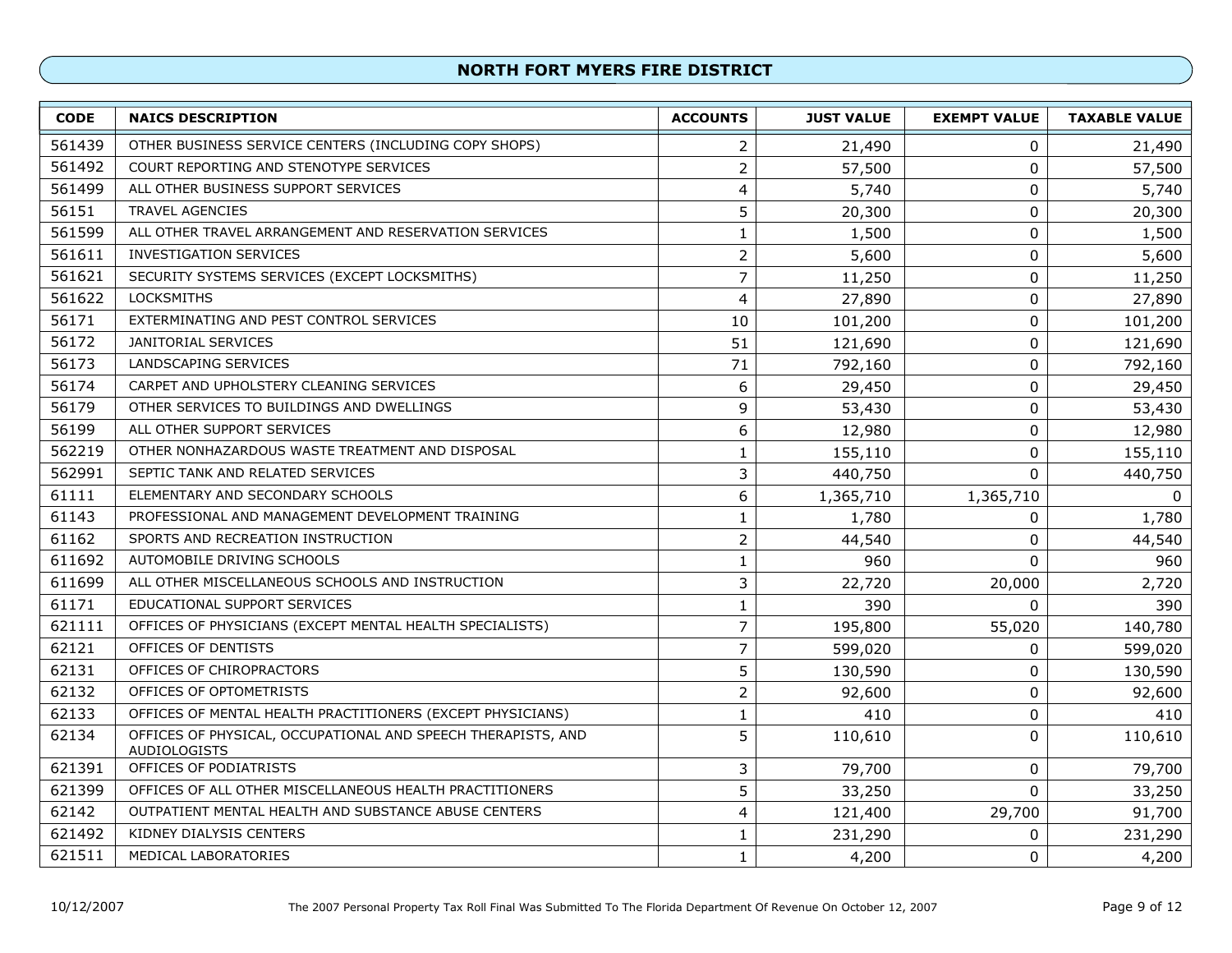| <b>CODE</b> | <b>NAICS DESCRIPTION</b>                                                           | <b>ACCOUNTS</b> | <b>JUST VALUE</b> | <b>EXEMPT VALUE</b> | <b>TAXABLE VALUE</b> |
|-------------|------------------------------------------------------------------------------------|-----------------|-------------------|---------------------|----------------------|
| 621512      | DIAGNOSTIC IMAGING CENTERS                                                         | 1               | 87,200            | 0                   | 87,200               |
| 62311       | NURSING CARE FACILITIES                                                            | 3               | 462,110           | 0                   | 462,110              |
| 623312      | HOMES FOR THE ELDERLY                                                              | $\mathbf{1}$    | 45,000            | 45,000              | 0                    |
| 62411       | CHILD AND YOUTH SERVICES                                                           | 1               | 7,670             | 7,670               | $\mathbf{0}$         |
| 62419       | OTHER INDIVIDUAL AND FAMILY SERVICES                                               | $\mathbf 1$     | 2,630             | 0                   | 2,630                |
| 62441       | CHILD DAY CARE SERVICES                                                            | 9               | 80,510            | 2,600               | 77,910               |
| 71131       | PROMOTERS OF PERFORMING ARTS, SPORTS, AND SIMILAR EVENTS WITH<br><b>FACILITIES</b> | $\mathbf{1}$    | 750               | 0                   | 750                  |
| 71151       | INDEPENDENT ARTISTS, WRITERS, AND PERFORMERS                                       | $\overline{2}$  | 5,750             | 0                   | 5,750                |
| 71211       | <b>MUSEUMS</b>                                                                     | $\mathbf 1$     | 11,020            | 11,020              | 0                    |
| 71213       | ZOOS AND BOTANICAL GARDENS                                                         | $\mathbf 1$     | 11,880            | 0                   | 11,880               |
| 71312       | AMUSEMENT ARCADES                                                                  | $\overline{2}$  | 401,930           | 0                   | 401,930              |
| 713120      | AMUSEMENT ARCADES                                                                  | $\mathbf{1}$    | 133,410           | $\pmb{0}$           | 133,410              |
| 71329       | OTHER GAMBLING INDUSTRIES                                                          | $\overline{2}$  | 100,770           | 0                   | 100,770              |
| 71391       | GOLF COURSES AND COUNTRY CLUBS                                                     | 8               | 771,380           | $\pmb{0}$           | 771,380              |
| 71393       | <b>MARINAS</b>                                                                     | 3               | 64,160            | 0                   | 64,160               |
| 71394       | FITNESS AND RECREATIONAL SPORTS CENTERS                                            | 3               | 75,460            | $\pmb{0}$           | 75,460               |
| 71395       | <b>BOWLING CENTERS</b>                                                             | $\overline{2}$  | 253,190           | $\pmb{0}$           | 253,190              |
| 71399       | ALL OTHER AMUSEMENT AND RECREATION INDUSTRIES                                      | 8               | 94,890            | $\pmb{0}$           | 94,890               |
| 72111       | HOTELS (EXCEPT CASINO HOTELS) AND MOTELS                                           | 18              | 1,632,900         | $\mathbf 0$         | 1,632,900            |
| 721211      | RV (RECREATIONAL VEHICLE) PARKS AND CAMPGROUNDS                                    | $\overline{4}$  | 250,590           | 0                   | 250,590              |
| 72211       | <b>FULL-SERVICE RESTAURANTS</b>                                                    | 45              | 2,625,340         | 0                   | 2,625,340            |
| 72221       | LIMITED-SERVICE EATING PLACES                                                      | $\overline{2}$  | 22,720            | 0                   | 22,720               |
| 722211      | LIMITED-SERVICE RESTAURANTS                                                        | 11              | 175,500           | $\pmb{0}$           | 175,500              |
| 722212      | <b>CAFETERIAS</b>                                                                  | $\overline{2}$  | 170,300           | 0                   | 170,300              |
| 722213      | SNACK AND NONALCOHOLIC BEVERAGE BARS                                               | $\overline{7}$  | 82,490            | $\pmb{0}$           | 82,490               |
| 722215      | FRANCHISE LTD. SVC. RESTAURANTS-HAMBURGER                                          | 8               | 1,228,030         | 0                   | 1,228,030            |
| 722216      | FRANCHISE LTD. SVC. RESTAURANTS-PIZZA                                              | 4               | 166,550           | 0                   | 166,550              |
| 722217      | FRANCHISE LTD. SVC. RESTAURANTS-CHICKEN/FISH                                       | $\overline{2}$  | 112,180           | 0                   | 112,180              |
| 722218      | FRANCHISE LTD. SVC. RESTAURANTS-MEXICAN                                            | $\overline{2}$  | 114,930           | 0                   | 114,930              |
| 722219      | FRANCHISE LTD. SVC. RESTAURANTS-ALL OTHERS                                         | $\overline{7}$  | 324,270           | 0                   | 324,270              |
| 72233       | MOBILE FOOD SERVICES                                                               | 5               | 12,460            | $\mathbf 0$         | 12,460               |
| 72241       | DRINKING PLACES (ALCOHOLIC BEVERAGES)                                              | 12              | 132,330           | 7,660               | 124,670              |
| 811111      | <b>GENERAL AUTOMOTIVE REPAIR</b>                                                   | 19              | 358,340           | 0                   | 358,340              |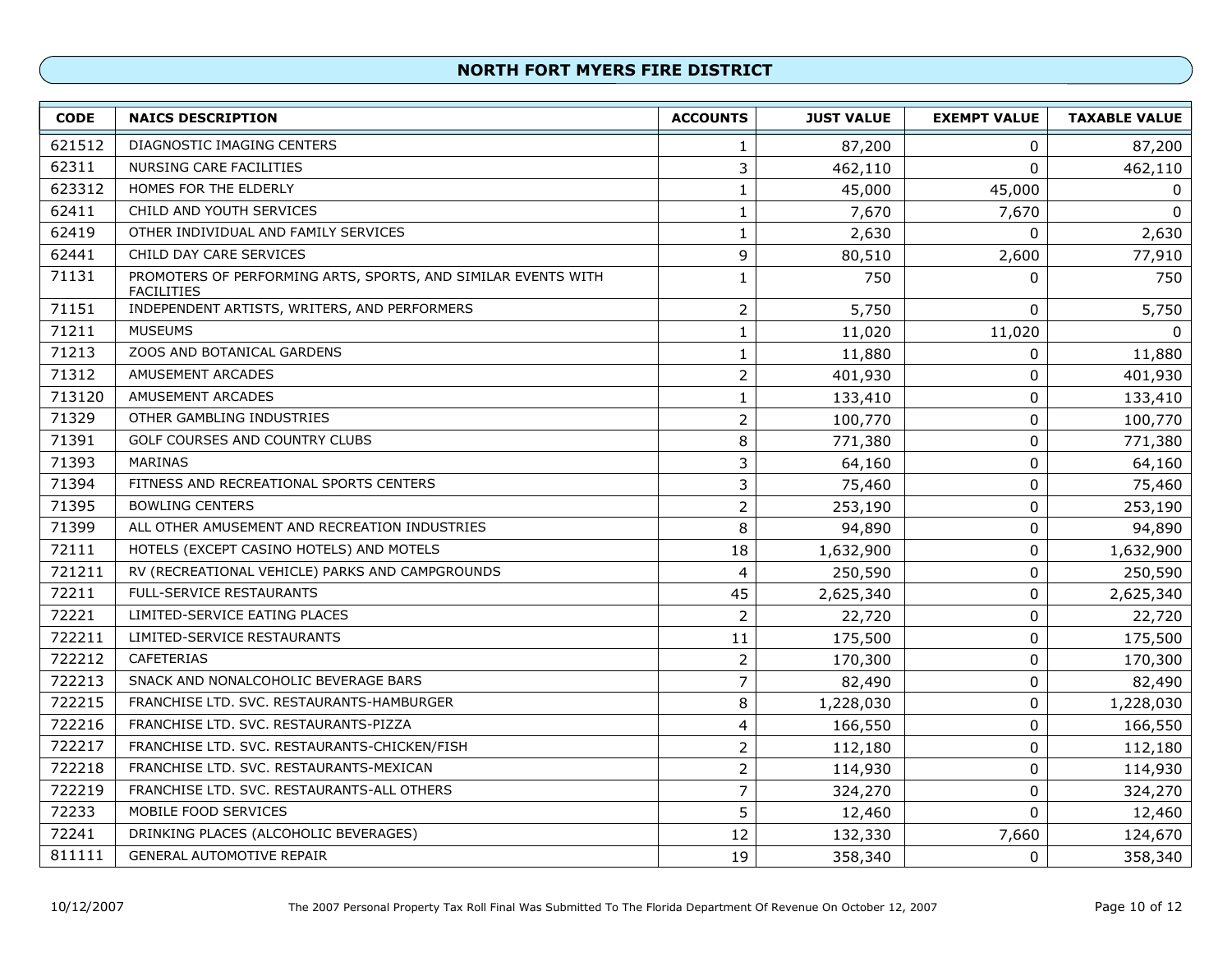| <b>CODE</b> | <b>NAICS DESCRIPTION</b>                                                                                       | <b>ACCOUNTS</b> | <b>JUST VALUE</b> | <b>EXEMPT VALUE</b> | <b>TAXABLE VALUE</b> |
|-------------|----------------------------------------------------------------------------------------------------------------|-----------------|-------------------|---------------------|----------------------|
| 811112      | AUTOMOTIVE EXHAUST SYSTEM REPAIR                                                                               | 1               | 2,640             | 0                   | 2,640                |
| 811113      | AUTOMOTIVE TRANSMISSION REPAIR                                                                                 | 4               | 159,280           | 0                   | 159,280              |
| 811118      | OTHER AUTOMOTIVE MECHANICAL AND ELECTRICAL REPAIR AND MAINTENANCE                                              |                 | 31,450            | $\pmb{0}$           | 31,450               |
| 81112       | AUTOMOTIVE BODY, PAINT, INTERIOR, AND GLASS REPAIR                                                             | $\mathbf{1}$    | 2,780             | 0                   | 2,780                |
| 811121      | AUTOMOTIVE BODY, PAINT, AND INTERIOR REPAIR AND MAINTENANCE                                                    | 9               | 172,840           | $\mathbf 0$         | 172,840              |
| 811122      | AUTOMOTIVE GLASS REPLACEMENT SHOPS                                                                             | $\mathbf{1}$    | 690               | 0                   | 690                  |
| 81119       | OTHER AUTOMOTIVE REPAIR AND MAINTENANCE                                                                        | $\overline{2}$  | 20,600            | 0                   | 20,600               |
| 811191      | AUTOMOTIVE OIL CHANGE AND LUBRICATION SHOPS                                                                    | $\overline{2}$  | 27,560            | 0                   | 27,560               |
| 811192      | <b>CAR WASHES</b>                                                                                              | 4               | 157,650           | $\mathbf 0$         | 157,650              |
| 811198      | ALL OTHER AUTOMOTIVE REPAIR AND MAINTENANCE                                                                    | 11              | 97,810            | 0                   | 97,810               |
| 811212      | COMPUTER AND OFFICE MACHINE REPAIR AND MAINTENANCE                                                             | 3               | 6,410             | 0                   | 6,410                |
| 811219      | OTHER ELECTRONIC AND PRECISION EQUIPMENT REPAIR AND MAINTENANCE                                                | 3               | 5,340             | 0                   | 5,340                |
| 81131       | COMMERCIAL AND INDUSTRIAL MACHINERY AND EQUIPMENT (EXCEPT<br>AUTOMOTIVE AND ELECTRONIC) REPAIR AND MAINTENANCE | 8               | 116,330           | 0                   | 116,330              |
| 81141       | HOME AND GARDEN EQUIPMENT AND APPLIANCE REPAIR AND MAINTENANCE                                                 | 1               | 3,690             | 0                   | 3,690                |
| 811411      | HOME AND GARDEN EQUIPMENT REPAIR AND MAINTENANCE                                                               | 6               | 4,740             | 0                   | 4,740                |
| 811412      | APPLIANCE REPAIR AND MAINTENANCE                                                                               | 6               | 32,620            | $\mathbf 0$         | 32,620               |
| 81142       | REUPHOLSTERY AND FURNITURE REPAIR                                                                              | 6               | 23,560            | 0                   | 23,560               |
| 81143       | FOOTWEAR AND LEATHER GOODS REPAIR                                                                              | 1               | 13,690            | $\mathbf 0$         | 13,690               |
| 81149       | OTHER PERSONAL AND HOUSEHOLD GOODS REPAIR AND MAINTENANCE                                                      | 44              | 422,130           | $\mathbf 0$         | 422,130              |
| 811490      | OTHER PERSONAL AND HOUSEHOLD GOODS REPAIR AND MAINTENANCE                                                      | 1               | 4,790             | 0                   | 4,790                |
| 812111      | <b>BARBER SHOPS</b>                                                                                            | 10              | 33,620            | 0                   | 33,620               |
| 812112      | <b>BEAUTY SALONS</b>                                                                                           | 34              | 277,800           | $\mathbf 0$         | 277,800              |
| 812113      | <b>NAIL SALONS</b>                                                                                             | 9               | 68,390            | $\pmb{0}$           | 68,390               |
| 812191      | DIET AND WEIGHT REDUCING CENTERS                                                                               | $\mathbf{1}$    | 870               | 0                   | 870                  |
| 812199      | OTHER PERSONAL CARE SERVICES                                                                                   | 12              | 66,610            | $\pmb{0}$           | 66,610               |
| 81221       | FUNERAL HOMES AND FUNERAL SERVICES                                                                             | $\overline{2}$  | 75,460            | $\mathbf 0$         | 75,460               |
| 81231       | COIN-OPERATED LAUNDRIES AND DRYCLEANERS                                                                        | 7               | 573,250           | $\mathbf 0$         | 573,250              |
| 81232       | DRYCLEANING AND LAUNDRY SERVICES (EXCEPT COIN-OPERATED)                                                        | 3               | 24,790            | 0                   | 24,790               |
| 81291       | PET CARE (EXCEPT VETERINARY) SERVICES                                                                          | 10              | 44,390            | 0                   | 44,390               |
| 81299       | ALL OTHER PERSONAL SERVICES                                                                                    | 9               | 80,000            | $\Omega$            | 80,000               |
| 81311       | RELIGIOUS ORGANIZATIONS                                                                                        | 10              | 538,060           | 537,110             | 950                  |
| 81341       | CIVIC AND SOCIAL ORGANIZATIONS                                                                                 | 3               | 86,190            | 6,310               | 79,880               |
| 81391       | <b>BUSINESS ASSOCIATIONS</b>                                                                                   | 4               | 335,730           | 289,780             | 45,950               |